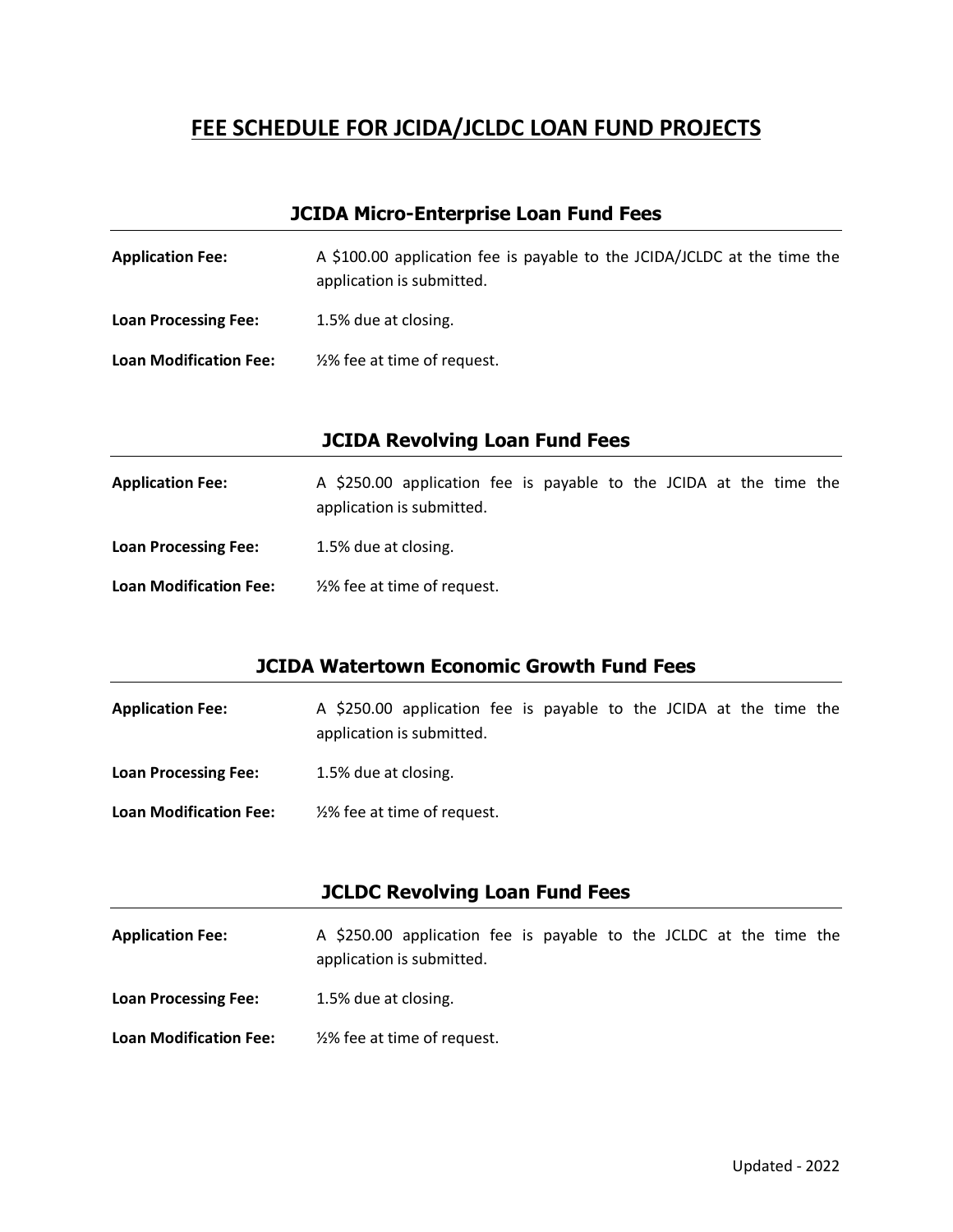## **FEE SCHEDULE FOR JCIDA PROJECTS**

### **Taxable and Tax Exempt Industrial Development Revenue Bonds**

| <b>Application Fee:</b> | A non-refundable fee of \$2,500.00 is payable to the JCIDA at the time the<br>application is submitted. This fee will be credited towards the total fee at<br>closing.                      |
|-------------------------|---------------------------------------------------------------------------------------------------------------------------------------------------------------------------------------------|
| Fee:                    | First \$10 million $-$ 1.5% of the principal amount of the bond series.<br>\$10 million - \$20 million - 1% of the bond series.<br>Any amount over \$20 million $-0.5%$ of the bond series. |

Annual Fee - \$1,500.00

### **Lease-Leaseback Transactions**

| <b>Application Fee:</b>              | A non-refundable fee of \$2,500.00 is payable to the JCIDA at the time the<br>application is submitted. This fee will be credited towards the total fee at<br>closing.                       |
|--------------------------------------|----------------------------------------------------------------------------------------------------------------------------------------------------------------------------------------------|
| Fee:                                 | With a PILOT:<br>First $$10$ million $-1.5\%$<br>Second \$10-\$20 million - 0.5%<br>Any amount over \$20 million - 0.25%<br>No PILOT - 25% of the abatement value<br>Annual Fee - \$1,000.00 |
| <b>Renewable Energy</b><br>Projects: | Application for Re-Assignment of benefits to new ownership - \$2,000.00<br>Annual Administrative Fee - \$1,500.00                                                                            |